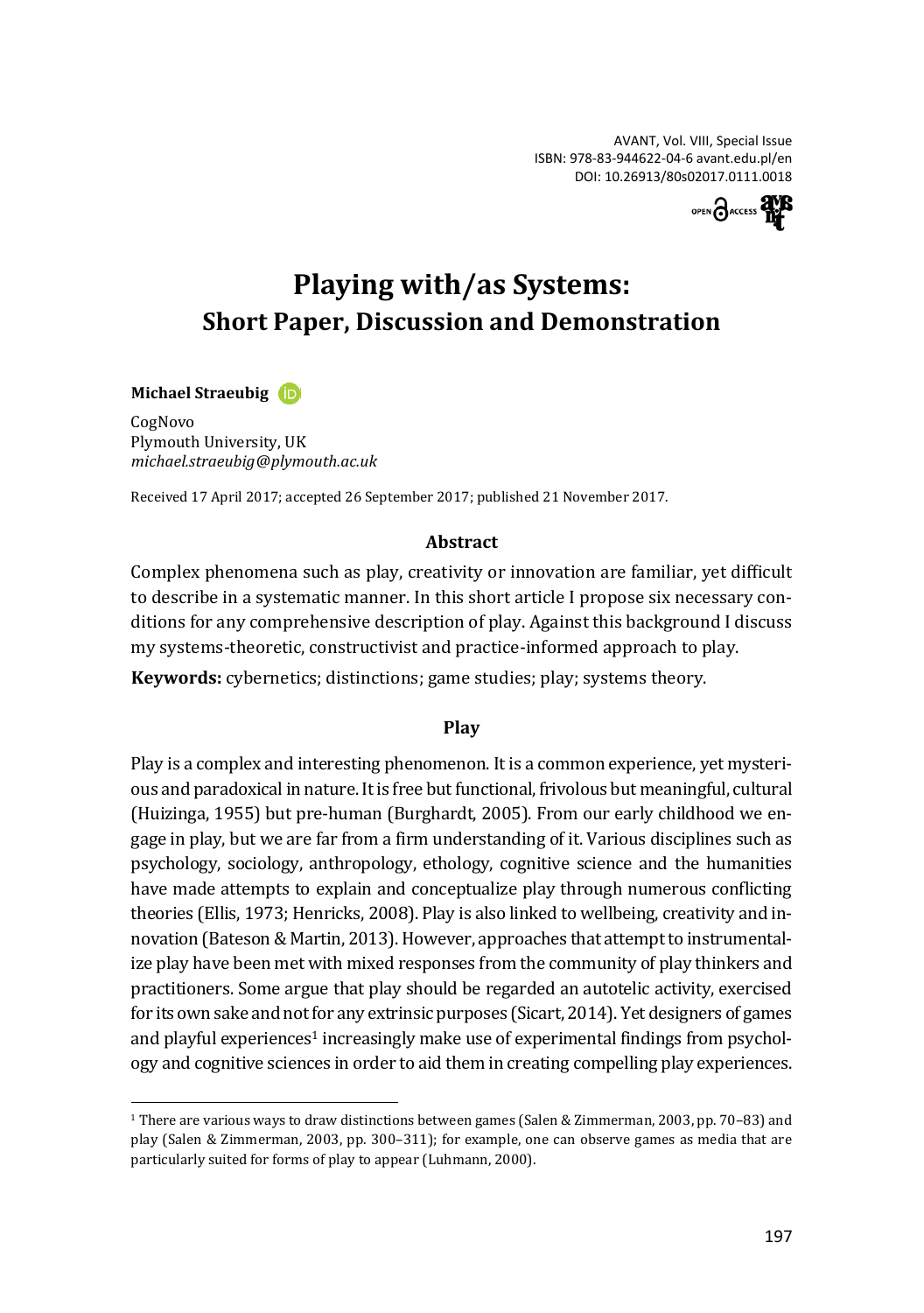# **Descriptions**

A fundamental theory that would be capable of describing these multiple facets of play currently does not exist. This has been problematized (Sutton-Smith, 1997), however, a solution has not been proposed so far. I argue that any comprehensive description of play needs to meet at least six conditions:

The first condition is an adequate level of abstraction. The description has to be abstract and general enough to cover the wide range of phenomena that are observable as play: free play between children; the ritual of a sports match; non-human (e.g., animal) play; the drama unfolding during a game of chess; metarules emerging from a multiplayer online battle; unpleasant, forced, and dark play (Mortensen, Linderoth, & Brown, 2015); or the experiential quality of a playful encounter between adults. These and many other phenomena have to be considered within a description of play. This high grade of abstraction requires a simple, universal foundation.

The second condition is sufficient complexity: the description has to be complex enough to account for the complexity of play. Note that this and the previous condition act in an antagonistic manner in that high abstraction pulls in the direction of simplicity, while complexity is required to describe a complex phenomenon. This rules out simplistic general explanations in the style of "play is getting rid of surplus energy" (Spencer, 1855) or "play is capitalism" (Nash & Penney, 2015). Throughout the nineteenth and twentieth centuries, many attempts to explain play by single causes have been put forward (Ellis, 1973), a development that can itself be observed as an artefact of the social sciences (Luhmann, 2009).

The third condition is that it has to account for paradoxical and contradictory findings. Is play a biological function to practice useful behavior (Pellis, Pellis, & Bell, 2010), or is it an ambiguous phenomenon that is best described in the form of seven cultural rhetorics (Sutton-Smith, 1997)? One way to make sense of such a contradiction is to include its context in the description. For example, one may choose to not only describe the conflicting observations, but also the observers that are involved. If animals play and if ethologists postulate play as a biological function, we can observe (and explain) this fact because ethology is based on functional explanations. 2 Therefore, a clash with, for example, Huizinga (1955), who posited play as deeply cultural, can be avoided if we carry the context with us. Again, we have relocated our observation from play itself to the scientific system, but we are aware of this shift of perspective. When we talk about a theory of play, we talk about a social system that is different from play, except when we are playing with the theory itself.

 $\overline{a}$ <sup>2</sup> Maturana and Varela (1980) calls this phenomenon "structural determinism."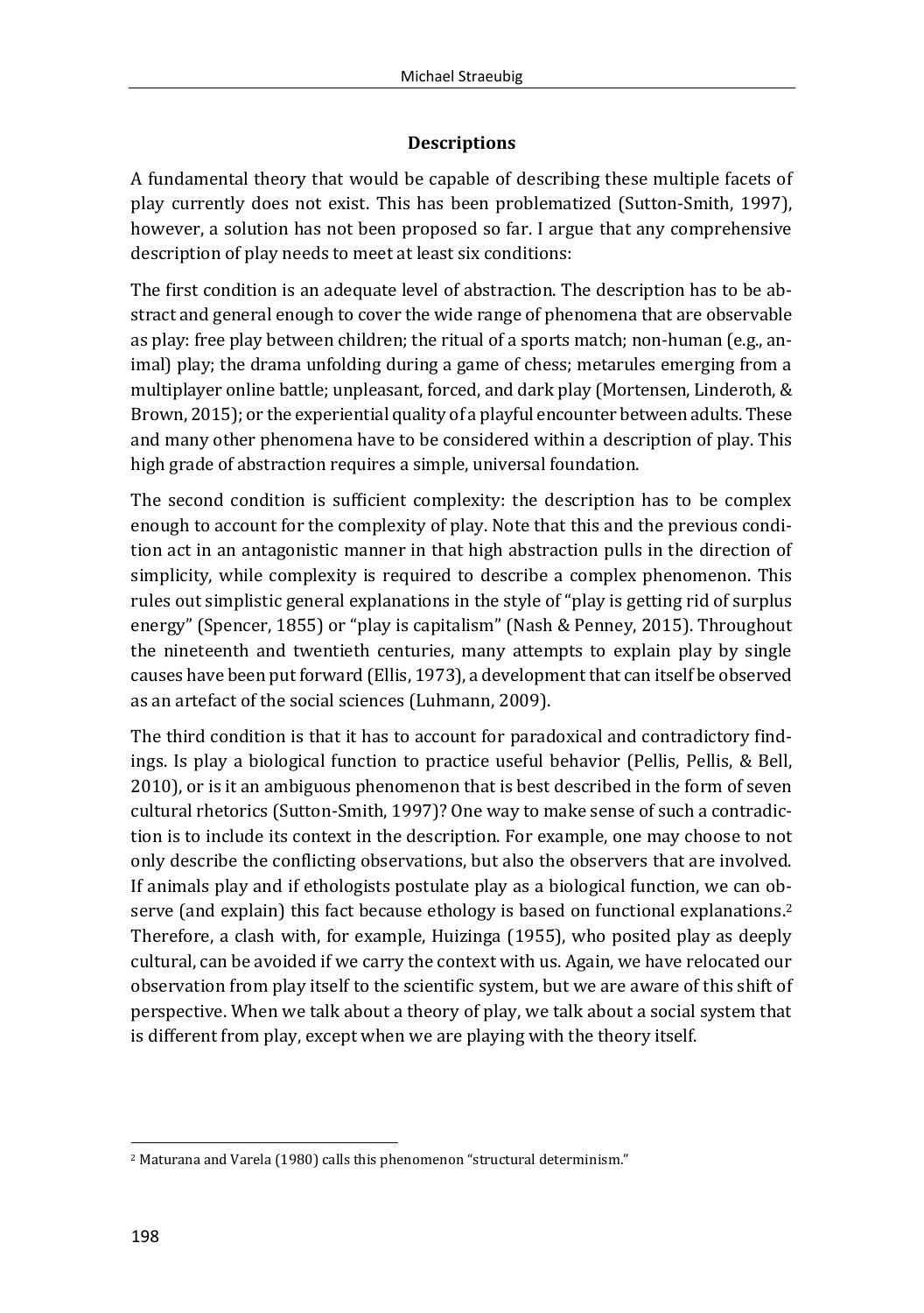From the previous remarks follows the fourth condition: a comprehensive description of play must be transdisciplinary. While acknowledging disciplinary foundations and methodologies, it has to provide a critical analysis of traditional approaches and must be able to transcend them (Punt & Blassnigg, 2013). This means that there cannot be all-encompassing, mono-thematic explanations that are rooted within a specific discipline or theory like biology, child development or Marxism.

The fifth condition is *Anschlussfähigkeit* (connective capability), a term borrowed from Luhmann's theory that denotes an important characteristic of social systems. Such a system, which operates with communication, ceases to exist when there are no follow-up events responding to previous events. A conversation dies, an institution gets closed, a theory forgotten. To enhance the probability that communication can continue, a comprehensive description of play must therefore ensure its connective capability (for example by continuously publishing articles). However, the necessity of further communication does not imply favorable assessment: critique even blunt rebuff—is an appropriate continuation for descriptive discourses.

I propose a sixth condition: the description has to bridge theory and practice. <sup>3</sup> A description in this sense includes theory *and* practice: experimental methods, prototyping, play and game design practice, critique, computational models, speculative design, experiential aspects. Thus, a description can be a demonstration, an interaction and an experience. We can actually learn about play by playing.

# **Playful Systems**

Through my PhD project "Designing Playful Systems," <sup>4</sup> I am developing a description of play that is abstract, complex, observer-dependent, transdisciplinary, and that bridges theory and practice (Straeubig, 2016).

In particular, I observe play through the lens of distinctions (Straeubig, 2015), based on the conceptual work of Spencer-Brown (2008), Maturana and Varela (1980) and Luhmann (1996). Distinctions serve as the universal building blocks required by the first condition. Examples are system/environment, theory/practice, human/machine, play/work or external/internal purpose.

My approach draws heavily from the foundations of Luhmann's general systems theory. While Luhmann himself focused on working out a comprehensive theory of social systems, the general principles can also be applied to psychic and biological aspects of play. In other words, the theory can provide sufficient complexity to describe every aspect of play (second condition).

 $\overline{a}$ 

<sup>3</sup> For this reason, I have used the term 'description' instead of 'theory.'

<sup>4</sup> Available a[t http://www.cognovo.eu/project-9](http://www.cognovo.eu/project-9)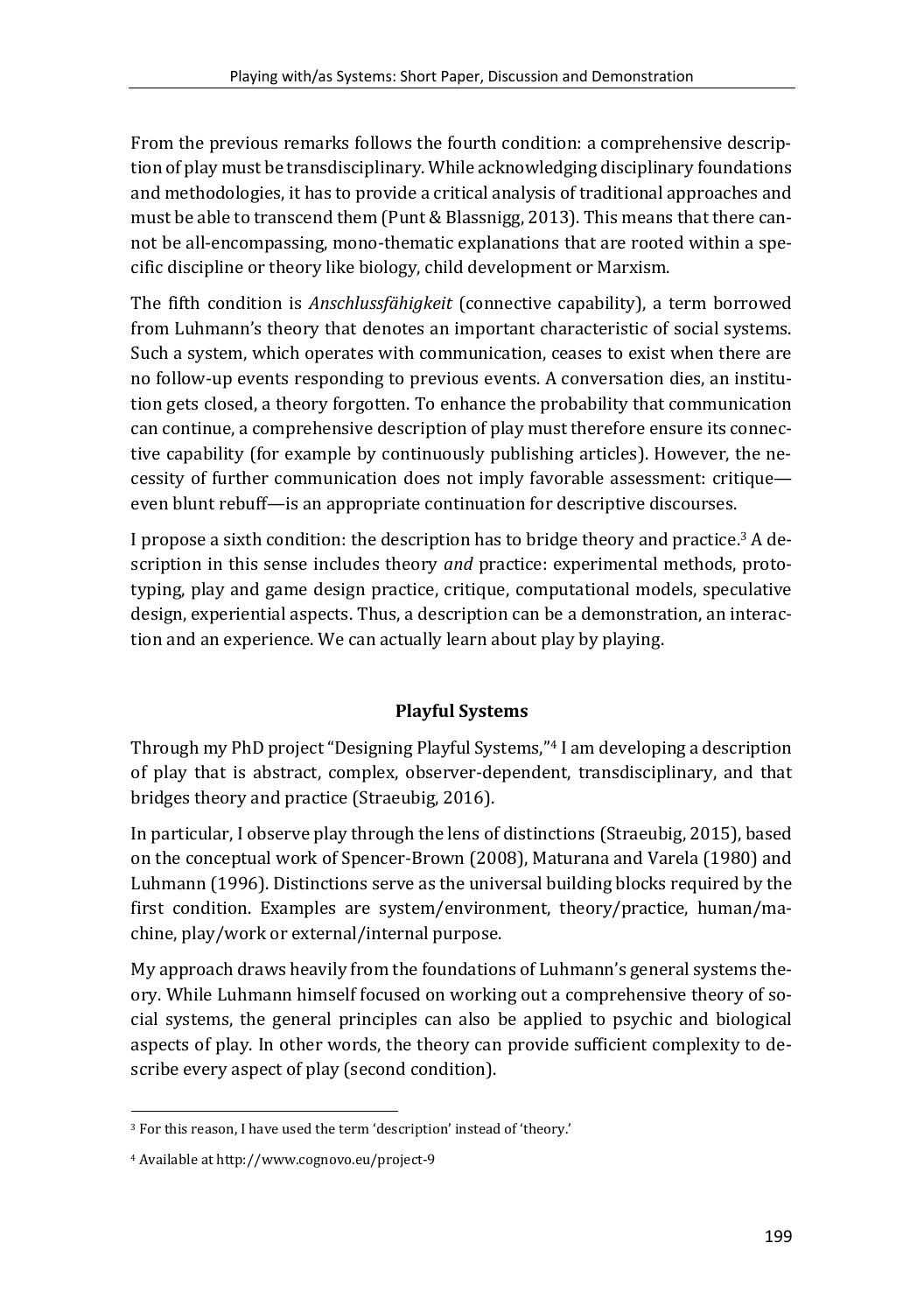Furthermore, Luhmann's theory acknowledges the fundamental role of the observer (third condition). The introduction of the observer into system-theoretic thinking took place during the second half of the last century with constructivist theories and the so-called "second-order" cybernetics (Glanville, 2002). At the price of binning notions of "objective truth," paradoxes and contradictions could be embraced from now on without an imminent collapse of the observing systems. 5

In order to make sense of the multifaceted nature of play, I draw from the wide range of disciplines that have contributed to research in this area (Straeubig, Hsu, Oztop, & Taranu, 2016) as well as from the relatively young fields of play and game studies (Mäyrä et al., 2015). This approach observes those disciplines as social systems (subsystems of academia) while re-producing its own inherent mode of observation through autopoiesis (Bishop & Al-Rifaie, 2016). Metaphorically speaking, it provides a system-theoretic "glue" through the method of distinction (fourth condition).

At Off the Lip 2017, I gave a short talk about the topics of this paper and demonstrated a work-in-progress playful system, re-implemented from (Karpathy, 2014). The system is based on a reinforcement learning algorithm that draws distinctions from external rewards (Mnih et al., 2013). In this demonstration, theory and practice informed each other and both were exposed to the academic discourse (sixth condition). A playful system, I conclude, is one that draws distinctions for its own sake (Ghahramani, 2004), mixed with motivating rewards from the environment (Arulkumaran, Deisenroth, Brundage, & Bharath, 2017). This will be elaborated in future work, thus contributing to the connective capability (fifth condition) of this work. This article, the discussions during the conference, the presentation I delivered, the demonstration and the responses I received—all increase the surface for communicative acts to follow.

However, a final answer to the question of whether my approach to play is "200mmett200ssfähig" has to be established in the future.

## **Conclusion**

Currently, the problem of how we make sense of complex phenomena that span brains, minds and social systems remains unsolved. If we aim to describe cognitive innovation "from cell to society" (Gummerum & Denham, 2014), if we want to give adequate accounts of creativity (Colton & Wiggins, 2012), we need a framework to do so. In this article, I have proposed six requirements for any comprehensive description of these phenomena and demonstrated how I apply those principles to play.

 $\overline{a}$ 

<sup>5</sup> Pickering (2011) offers explanations why cybernetics has lost in importance over time, but I believe that the final word concerning this issue has not been spoken yet.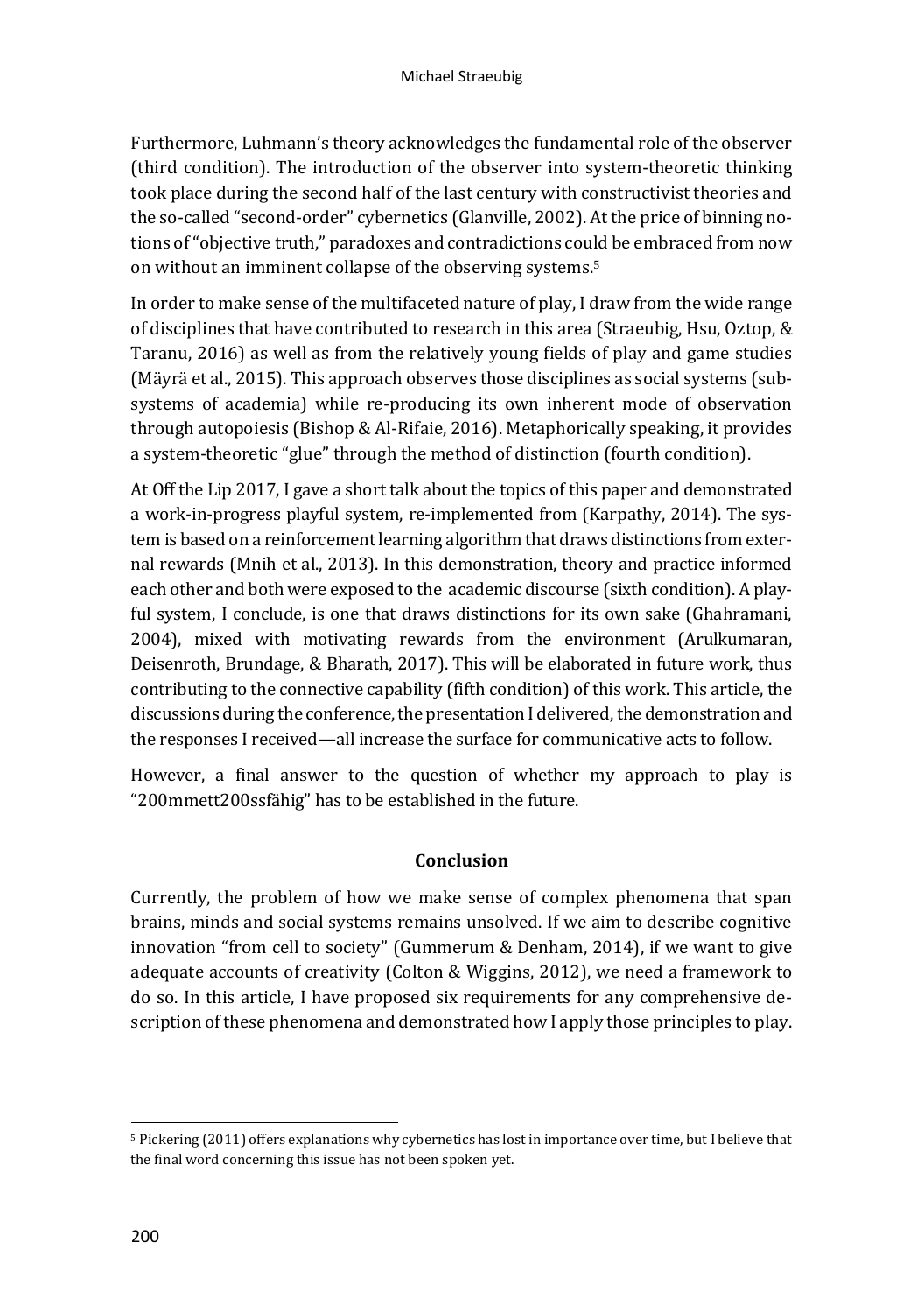### **Acknowledgements**

I would like to thank François Lemarchand, Eugenia Stamboliev, Joanna "Bob" Whalley and the editors for their helpful edits and well-versed responses. I also thank the organizers of Off The Lip 2017, in particular Frank Loesche.

This work has been supported by the Marie Curie Initial Training Network FP7-PEO-PLE-2013ITN, CogNovo, grant number 604764.

#### **References**

- Arulkumaran, K., Deisenroth, M. P., Brundage, M., & Bharath, A. A. (2017). A brief survey of deep reinforcement learning. Retrieved fro[m https://arxiv.org/abs/1708.05866](https://arxiv.org/abs/1708.05866)
- Bateson, P., & Martin, P. (2013). *Play, playfulness, creativity and innovation*. Cambridge, UK: Cambridge Univ. Press.
- Bishop, J. M., & Al-Rifaie, M. M. (2016). Autopoiesis in creativity and art. In *MOCO '16: Proceedings of the 3rd International Symposium on Movement and Computing*. Thessaloniki, Greece: ACM. Do[i:10.1145/2948910.2948948](http://doi.org/10.1145/2948910.2948948)
- Blassnigg, M., & Punt, M. (2013). Transdisciplinarity: Challenges, approaches and opportunities at the cusp of history. In *Steps to an Ecology of Networked Knowledge and Innovation: Enabling new forms of collaboration among sciences, engineering, arts, and design: Volume II, Meta-analyses, Abstracts, and White Papers* (pp. 228–235). Cambridge, MA: MIT Press. Retrieved from http://seadnetwork.wordpress.com/draft-overview-of-areport-on-the-sead-white-papers/
- Burghardt, G. M. (2005). *The genesis of animal play: Testing the limits*. Cambridge, MA: MIT Press.
- Colton, S., & Wiggins, G. A. (2012). Computational creativity: The final frontier? In *ECAI'12: Proceedings of the 20th European conference on artificial intelligence* (pp. 21–26). ECAI12. Amsterdam, the Netherlands: IOS Press. Doi:10.3233/978-1-61499-098-7-21
- Ellis, M. J. (1973). *Why people play*. Englewood Cliffs, NJ: Prentice-Hall.
- Ghahramani, Z. (2004). Unsupervised learning. In O. Bousquet, U. von Luxburg, & G. Rätsch (Eds.), *Advanced lectures on machine learning* (pp. 72–112). Berlin, German: Springer. Doi[:10.1007/978-3-540-28650-9\\_5](https://doi.org/10.1007/978-3-540-28650-9_5)
- Glanville, R. (2002). Second order cybernetics. In F. Parra-Luna (Ed.), *Encyclopedia of life support systems (EOLSS).* Oxford, UK: Eolss Publishers. Retrieved fro[m http://www.eolss.net/](http://www.eolss.net/)
- Gummerum, M., & Denham, S. L. (2014). Cognitive innovation: From cell to society. *Europe's Journal of Psychology*, *10*(4), 586–588. Do[i:10.5964/ejop.v10i4.879](https://doi.org/10.5964/ejop.v10i4.879)
- Henricks, T. (2008). The nature of play: An overview. *American Journal of Play*, *1*(2), 157–180. Retrieved from [http://www.journalofplay.org/sites/www.journalofplay.org/files/pdf](http://www.journalofplay.org/sites/www.journalofplay.org/files/pdf-articles/1-2-article-the-nature-of-play.pdf)[articles/1-2-article-the-nature-of-play.pdf](http://www.journalofplay.org/sites/www.journalofplay.org/files/pdf-articles/1-2-article-the-nature-of-play.pdf)
- Huizinga, J. (1955). *Homo ludens: A study of the play-element in culture.* Boston, MA: The Beacon Press.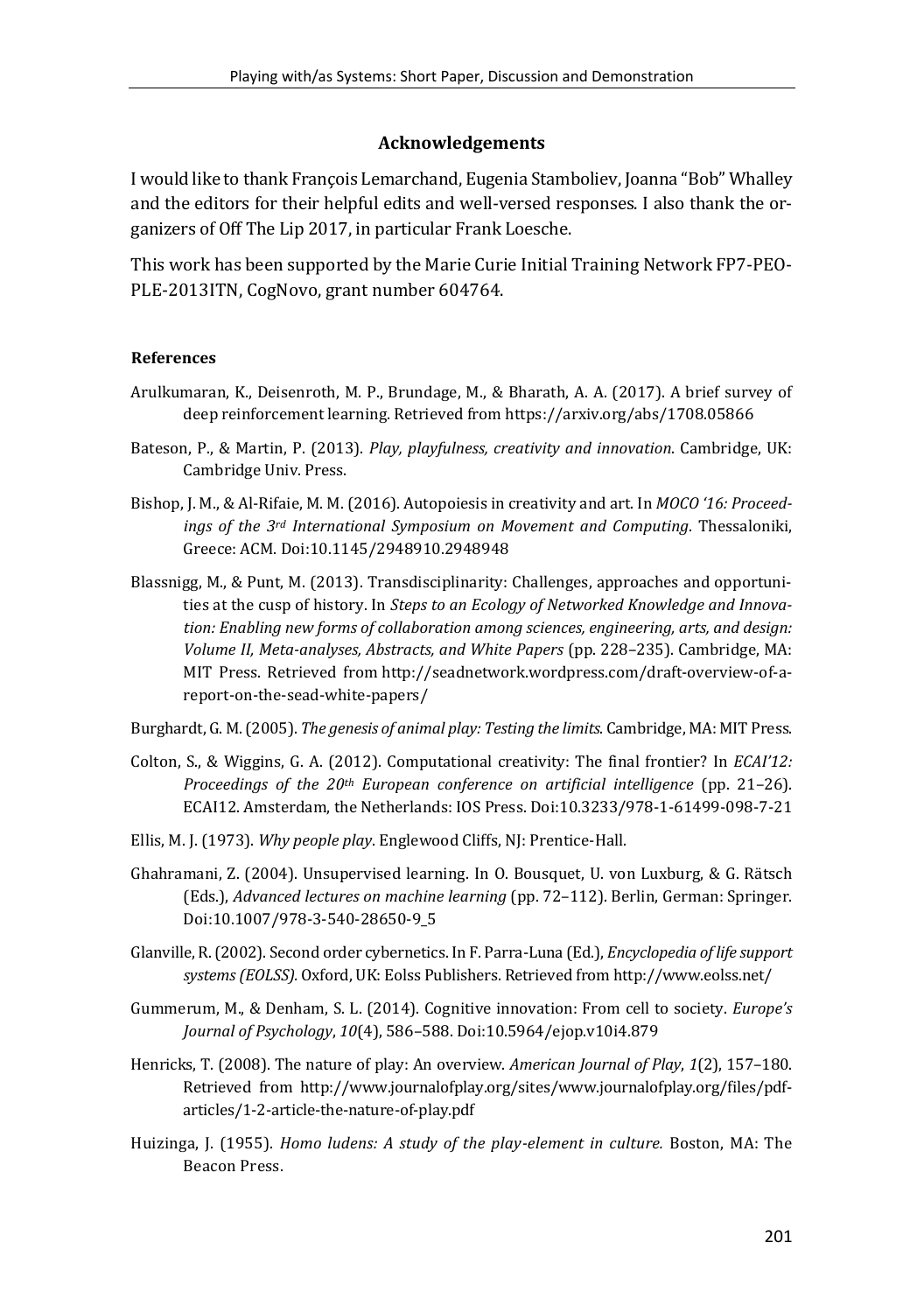- Karpathy, A. (2014). *ConvNetJS: Deep Learning in your browser*. Retrieved fro[m http://cs.stan](http://cs.stanford.edu/people/karpathy/convnetjs/)[ford.edu/people/karpathy/convnetjs/](http://cs.stanford.edu/people/karpathy/convnetjs/)
- Luhmann, N. (1996). *Social systems*. Stanford, CA: Stanford University Press.
- Luhmann, N. (2000). *Art as a social system* (E. Knodt, Trans.). Stanford, CA: Stanford University Press. (Original work published 1997)
- Luhmann, N. (2009). *Die Wissenschaft der Gesellschaft*. Frankfurt am Main, Germany: Suhrkamp.
- Maturana, H. R., & Varela, F. J. (1980). *Autopoiesis and cognition: The realization of the living*. Dordrecht, the Netherlands: D. Reidel Publishing.
- Mäyrä, F., Lammes, S., Deterding, S., Giddings, S., Consalvo, M., Mortensen, T. E., . . . Jørgensen, K. (2015, May). *From game studies to studies of play in society: A panel*. Paper presented at the DiGRA 2015: Diversity of play: Games – Cultures – Identities, Lüneburg, Germany.
- Mnih, V., Kavukcuoglu, K., Silver, D., Graves, A., Antonoglou, I., Wierstra, D., & Riedmiller, M. A. (2013). Playing Atari with deep reinforcement learning. *CoRR*, *abs/1312.5602*. Retrieved fro[m http://arxiv.org/abs/1312.5602](http://arxiv.org/abs/1312.5602)
- Nash, A., & Penney, T. (2015, October). *The radical productivity of play*. Paper presented at the 9th international conference on the philosophy of computer games, BKT—University of Art and Design, Berlin, Germany. Retrieved from [http://gamephiloso](http://gamephilosophy.org/pcg2015/gamephilosophy2015.btk-fh.de/wp-content/uploads/2015/09/NashPenney-RadicalProductivityofPlay.pdf)[phy.org/pcg2015/gamephilosophy2015.btk-fh.de/wp](http://gamephilosophy.org/pcg2015/gamephilosophy2015.btk-fh.de/wp-content/uploads/2015/09/NashPenney-RadicalProductivityofPlay.pdf)[content/uploads/2015/09/NashPenney-RadicalProductivityofPlay.pdf](http://gamephilosophy.org/pcg2015/gamephilosophy2015.btk-fh.de/wp-content/uploads/2015/09/NashPenney-RadicalProductivityofPlay.pdf)
- Pellis, S. M., Pellis, V. C., & Bell, H. C. (2010). The function of play in the development of the social brain. *American Journal of Play*, *2*(3), 278–296.
- Pickering, A. (2011). *The cybernetic brain: Sketches of another future*. Chicago, IL: University of Chicago Press.
- Salen, K., & Zimmerman, E. (2003). *Rules of play: Game design fundamentals*. Cambridge, MA: MIT Press.
- Sicart, M. (2014). *Play matters*. Cambridge, MA: MIT Press.
- Spencer, H. (1855). *The principles of psychology*. London, UK: Longman, Brown, Green, and Longmans.
- Spencer-Brown, G. (2008). *Laws of form* (5th ed.). Leipzig, Germany: Bohmeier.
- Straeubig, M. (2015). On the distinction between distinction and division. *Technoetic Arts*, *13*(3), 245–251. doi[:10.1386/tear.13.3.245\\_1](https://doi.org/10.1386/tear.13.3.245_1)
- Straeubig, M. (2016, August). *Playing with distinctions: Towards a theory of playful systems*. Paper presented at the First International Joint Conference of Digra and FDG, Dundee, UK. doi: 10.13140/RG.2.1.4057.4322